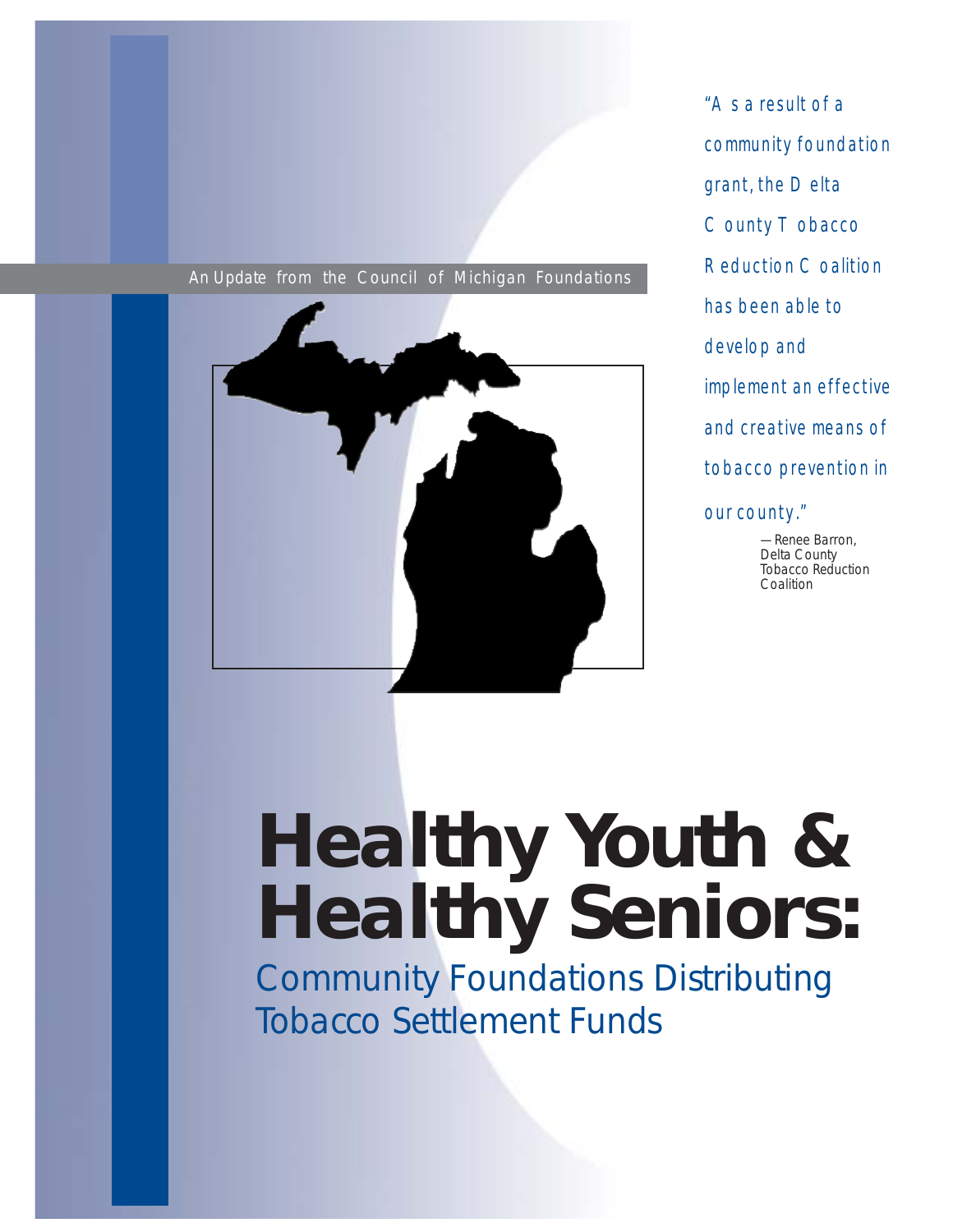## What is a Community Foundation?

Michigan is fortunate to have all 83 counties served by community foundations and their geographic affiliate funds. A community foundation is a nonprofit, tax-exempt, community organization, created by and for the residents of communities throughout our state. It has three distinct features. The first is creating and building permanent endowment funds. The community foundation awards grants from the earnings of endowment funds and invests the funds to protect and ensure the long-term growth of gifts made by donors. The second distinct feature is broad, flexible purpose. As the community foundation monitors all community needs, it can support high-impact opportunities, help bring new organizations into existence, and serve as a neutral, nonpartisan convener for the community. The third distinct feature is personalized giving. Through unrestricted, field-of-interest, designated and advised funds, a donor (individual, family or corporation) has a variety of ways to contribute in creating a lasting legacy for their community interests.

Michigan community foundations now have collective assets exceeding \$1.5 billion and annually award grants exceeding \$50 million. As community foundations have grown in the 1990sóthanks to major support from the W.K. Kellogg Foundationómany have partnered with local government and the state to address a variety of needs ranging from homelessness prevention to access to health care to HIV-AIDS to IDAs and the environment. The community foundations have adopted ìFor **good.** For **ever.**î as their common positioning statement to help residents better understand their mission and their permanence.

## About the Michigan Tobacco Settlement Partnership

In 1999, a unique state/local partnership was created in Michigan. As a result of legislation receiving bipartisan support and signed into law by Governor Engler, the Council of Michigan Foundations (CMF) distributes tobacco settlement funds received from the state to 65 certified Michigan community foundations. The purpose of the distributed funds is to support programs at the community and regional level contributing to ìhealthy youth and healthy seniors.î Community foundations are certified by the State for the Michigan Community Foundation Tax Credit. (For more information on the Tax Credit, see the last page of this brochure.) The funds come from interest earned on the portion of tobacco settlement revenue received by the state from the national tobacco master settlement agreement that is not deposited in the Michigan Merit Award Trust.

CMF receives the funds through the Michigan Community Service Commission in accordance with a grant contract from the Department of Career Development. Including the \$4 million allocated in the Stateís current budget, more than \$20 million will have been distributed. The Michigan Tobacco Settlement Partnership is the first effort in the country to involve community foundations in the distribution of settlement funds and is serving as a model for other states.

"The state can be proud of the partnership it has created with community foundations. Tobacco settlement funds are reaching local communities through well-run programs for tobacco cessation and health issues. It is a resounding success."

> —Alfred R. Glancy III, Chair, Healthy Youth and Healthy Seniors Fund Advisory Committee, Community Foundation for Southeastern Michigan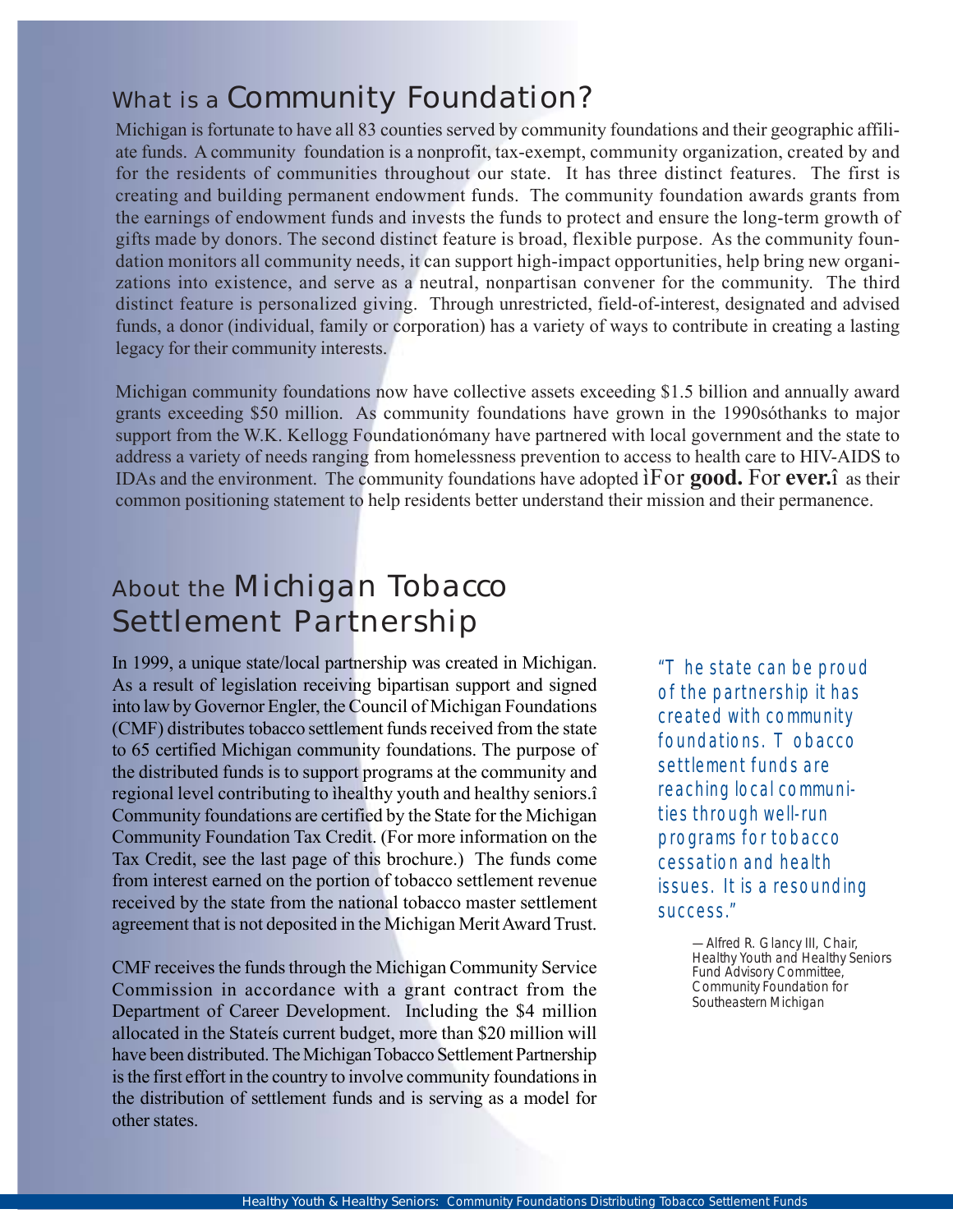## For the Benefit of Communities

How community foundations distribute Tobacco Settlement Funds throughout the State of Michigan

#### Allocating funds to local community foundations

Each community foundation receives \$10,000 from CMF in Tobacco Settlement funds. Of the remaining funds, individual community foundations receive an allocation based on the population of youth under the age of 18 and seniors over the age of 65 in the foundation's service area. The allocation is calculated from the most current population data available from the State.

Each community foundation has created a local advisory committeeó including representatives of local health organizations, public health and community tobacco reduction coalitions, and two representatives from its youth advisory committee or other youth if it does not have oneóto oversee the distribution of the funds.

Community foundations are using 50% of the funds received to create permanent endowed funds for healthy youth and healthy seniorsí needs with the other 50% used for direct pass-through grantmaking for the same purposes as recommended by the local advisory committee.

## Distribution of monies in support of Healthy Youth & Healthy Seniors (Round 1)

As noted in this chart, a total of \$1,042,445 was distributed by community foundations to eligible programs during the first round of the Partnership in 2000. Youth wellness and senior wellness categories include programs that focus on health and nutrition, family counseling, early childhood development, smoking prevention and cessation, day care, preschool and after-school care. Data on programs funded in rounds 2 & 3 in 2001, is now being collected.



"Without funding from the Healthy Youth & Healthy Seniors Fund, some of the programs that help to combat teenage smoking would cease to exist and new programs would never be started."

> —Ken Kraus, Muskegon County Health Department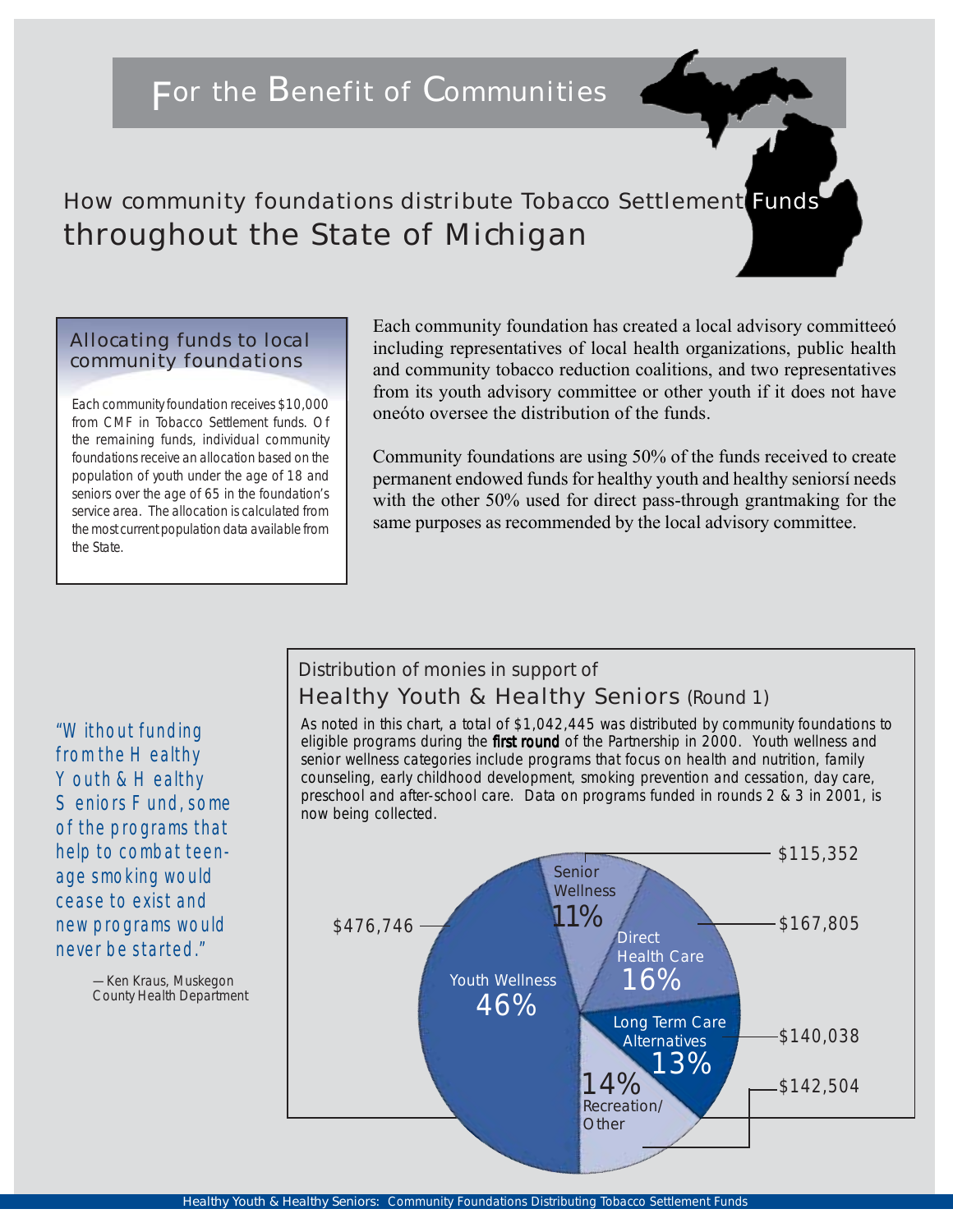# In support of Healthy Youth & Healthy Seniors

Examples of programs receiving support

| <b>Community Foundation for Delta County</b><br>Grantee:<br>Gladstone Area Schools & Public Library<br>Donít Go Up in Smoke<br>Designed to educate students about the danger of<br>smoking and to encourage an overall healthy<br>lifestyle. Contact: Jana Aho, 906/428-4224.                                                          | Ann A         |
|----------------------------------------------------------------------------------------------------------------------------------------------------------------------------------------------------------------------------------------------------------------------------------------------------------------------------------------|---------------|
|                                                                                                                                                                                                                                                                                                                                        |               |
|                                                                                                                                                                                                                                                                                                                                        |               |
| Smoking cessation program for teens.<br>Contact: Susan Nielsen, 989/356-0214.                                                                                                                                                                                                                                                          |               |
| Leelanau Township Community Foundation<br>Grantee:<br>Leelanau Memorial Health Center<br><b>Eden Alternative Program</b><br>For seniors already dealing with the challenges<br>of tobacco use.<br>Contact: Kathy Garthe, 231/386-0029.                                                                                                 | Comr<br>South |
| <b>Community Foundation for Muskegon County</b><br>Grantee:<br>Lakeshore Lung Society<br>Lung screening referrals for seniors and students<br>in the Itis Never Too Late to Kick the Habit<br>cessation program. Contact: Stella Burns,<br>231/722-2361.                                                                               |               |
| Kalamazoo Community Foundation<br>Grantee:<br>Kalamazoo County Human Services<br>Department<br>Greater Kalamazoo County STOMP OUT<br>(Tobacco) SMOKE Campaign. Designed to<br>increase youth and elderly citizensi awareness<br>of tobacco and decrease their exposure to second-<br>hand smoke. Contact: Beverly Solik, 616/373-5262. | Midla         |

Arbor Area Community Foundation Grantee: St. Joseph Mercy Hospital **Senior Smoking Cessation Program** To increase access for seniors to smoking cessation programs. Contact: Debra Moffat Longo, 734/712-2804.

#### ot County Community Foundation

Grantee: Gratiot County Commission on Aging **Senior Emergency Prescription Program** Offers financial assistance

to low-income seniors to purchase prescriptions. Contact: Craig Zeese, 989/875-5246.

nunity Foundation for eastern Michigan Grantee: Arab Chaldean Community Social Service Council Support for an anti-smoking awareness and treatment campaign for Arab and Chaldean students, region wide. Contact: Haifa Fakhouri, 248/559-1990.

"We specifically liked the peer mentoring programs. Mentoring builds relationships so kids can relate more to the anti-tobacco information."

—Amy French, Junior at Kenowa Hills High School; Member, Healthy Youth/Healthy Seniors Advisory Committee of The Grand Rapids Foundation

#### Ind Community Foundation

Grantee:

Midland Community Cancer Services **Quit and Win Program**

Provides smoking cessation support services (instruction, discussion, and personal planning for behavior change) to students attending the charter alternative high school in Midland County. Contact: Susan Dusseau, 517/835-4841.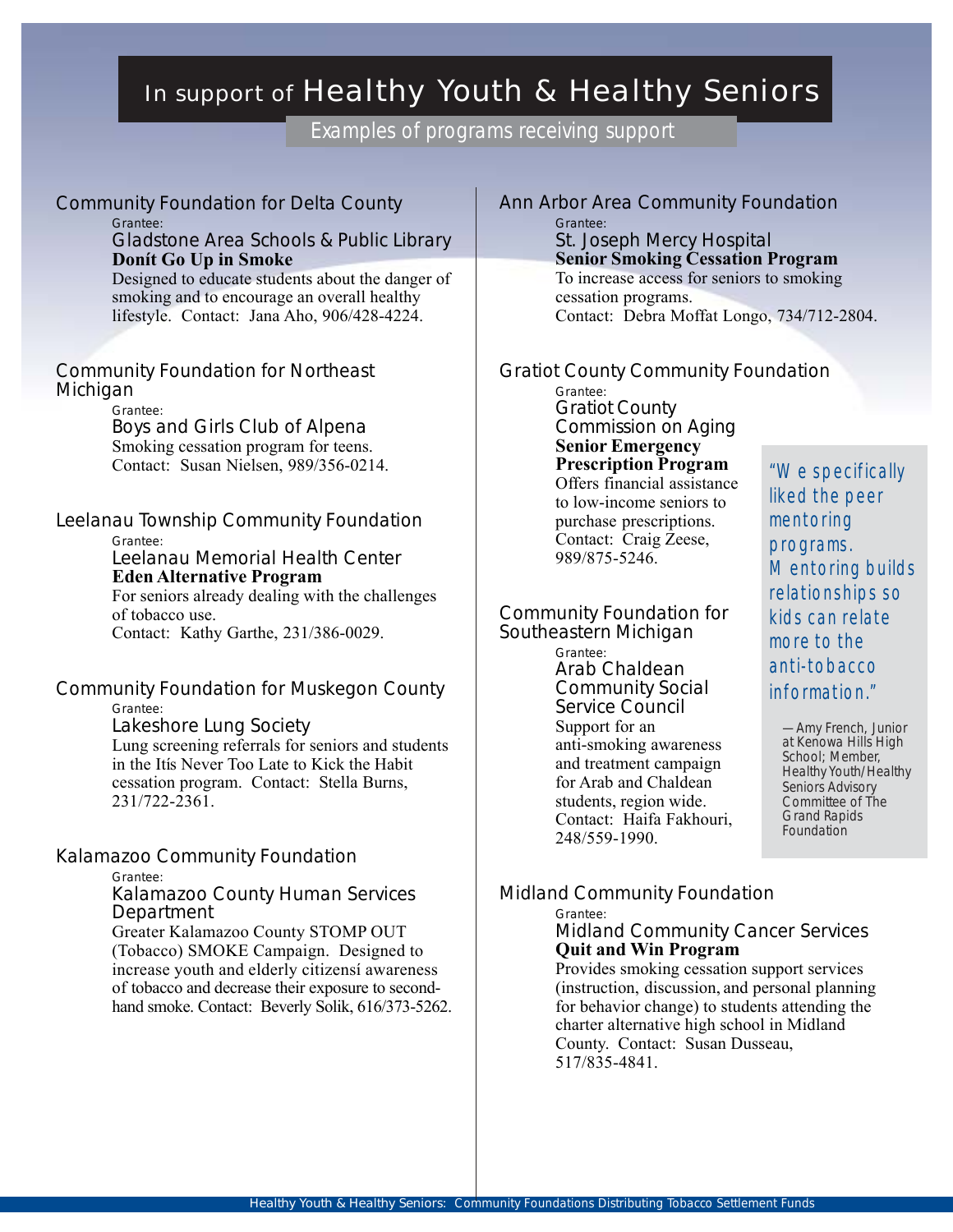## Michigan Community Foundations

### Certified for participation in the Tobacco Settlement Partnership

Albion Community Foundation City of Albion and 5 surrounding townships (Calhoun County) 517-629-3349

Alger Regional Community Foundation Alger County 906-387-3900

Allegan County Community Foundation Allegan County 616-673-8344

Anchor Bay Community Foundation New Baltimore

Ann Arbor Area Community Foundation Ann Arbor Area (Washtenaw County) 734-663-0401

Baraga County Community Foundation Baraga County 906-353-7898

Barry Community Foundation Barry County 616-945-0526

The Battle Creek Community Foundation Battle Creek Area (Calhoun County) 616-962-2181

Bay Area Community Foundation Bay County 989-893-4438

Berrien Community Foundation, Inc. Berrien County 616-983-3304

Branch County Community Foundation Branch County 517-278-4517

Cadillac Area Community Foundation Cadillac and Missaukee counties 231-775-9911

Canton Community Foundation Canton Township 734-398-5000

Capital Region Community Foundation Ingham, Clinton, and Eaton Counties 517-485-1630

Central Montcalm Community Foundation Part of Montcalm County

Charlevoix County Community Foundation Charlevoix County 231-536-2440

Community Foundation for Delta County Delta County 906-786-6654

Community Foundation for Muskegon County Muskegon, Mason and Oceana counties 231-722-4538

Community Foundation for Northeast MI Cheboygan, Presque Isle, Otsego, Montmorency, Alpena, Crawford, Oscoda, Alcona, Ogemaw, and Iosco counties 989-354-6881

Community Foundation of Greater Flint Genesee County 810-767-8270

Community Foundation of Greater Rochester Rochester area (Oakland county) 248-608-2804

Community Foundation of Monroe County Monroe County 734-242-1976

Community Foundation of Southeastern Michigan Wayne, Macomb, Washtenaw, Oakland, St. Clair, and Monroe Counties 313-961-6675

Community Foundation of St. Clair County St. Clair County 810-984-4761

Community Foundation of Holland/Zeeland Area Holland Area (Ottawa County) 616-396-6590

Dickinson County Area Community Foundation Dickinson County 906-774-3131

Four County Community Foundation Romeo Area (Lapeer, St. Clair, Oakland, and Macomb counties) 810-798-0909

The Fremont Area Community Foundation Newaygo, Lake, Osceola and Mecosta Counties 231-924-5350

Grand Haven Area Community Foundation Tri Cities Area (Northern Ottawa County) 616-842-6378

Grand Rapids Community Foundation Kent and Ionia counties 616-454-1751

Grand Traverse Regional Community Foundation Antrim, Kalkaska, Grand Traverse, Benzie, and Leelanau counties 231-935-4066

Gratiot County Community Foundation Gratiot County 989-875-4222

Greater Frankenmuth Area Community Foundation Frankenmuth area (Saginaw County) 989-652-6104

Greenville Area Community Foundation Greenville Area (Montcalm County) 616-754-2640

Hillsdale County Community Foundation Hillsdale County 517-439-5101

Huron County Community Foundation Huron County 989-269-2850

Jackson County Community Foundation Jackson County 517-787-1321

Kalamazoo Community Foundation Kalamazoo County 616-381-4416

Keweenaw Community Foundation Keweenaw Peninsula 906-482-9673

Leelanau Township Foundation, Inc. Village of Northport (LLeelanau County) 231-386-9000

Lenawee Community Foundation Lenawee County 517-263-4696

Livonia Community Foundation Livonia 734-522-2285

M&M Area Community Foundation Menominee County 906-864-3599

Mackinac Island Community Foundation Mackinac Island area 906-847-3701

Manistee County Community Foundation Manistee County 231-723-7269

Marquette Community Foundation Marquette County 906-226-7666

Marshall Community Foundation Marshall Area (Calhoun County) 616-781-2273

Michigan Gateway Community Foundation Buchanan Area (Berrien County) 616-695-3521

Midland Area Community Foundation Midland County 989-839-9661

Mt. Pleasant Area Community Foundation Isabella and Clare counties 989-773-7322

Northville Community Foundation Northville 248-374-0200

Petoskey/Harbor Springs Area Community Foundation Petoskey/Harbor Springs Area (Emmet County) 231-348-5820

Saginaw Community Foundation Saginaw County 989-755-0545

Sanilac Area Community Foundation Sanilac County 810-376-3325

Sault Area Community Foundation Northeast portion of Chippewa County 906-635-1720

Shelby Township Community Foundation Shelby Township 810-469-3600

Shiawassee Community Foundation Shiawassee County 989-725-1093

Southfield Community Foundation Southfield 248-351-1320

Sterling Heights Community Foundation Sterling Heights 810-446-2489

Sturgis Area Community Foundation Sturgis Area (St. Joseph County) 616-659-8508

Three Rivers Area Foundation Three Rivers Area 616-279-7402

Troy Community Foundation **Troy** 248-740-7600

Tuscola County Community Foundation Tuscola County 989-673-8223

Upper Peninsula Community Foundation Alliance Gogebic, Ontonagon, Schoolcraft and Luce counties 906-428-3075

\*Schoolcraft County Community Foundation has become an affiliate of the Upper Peninsula Community Foundation Alliance.